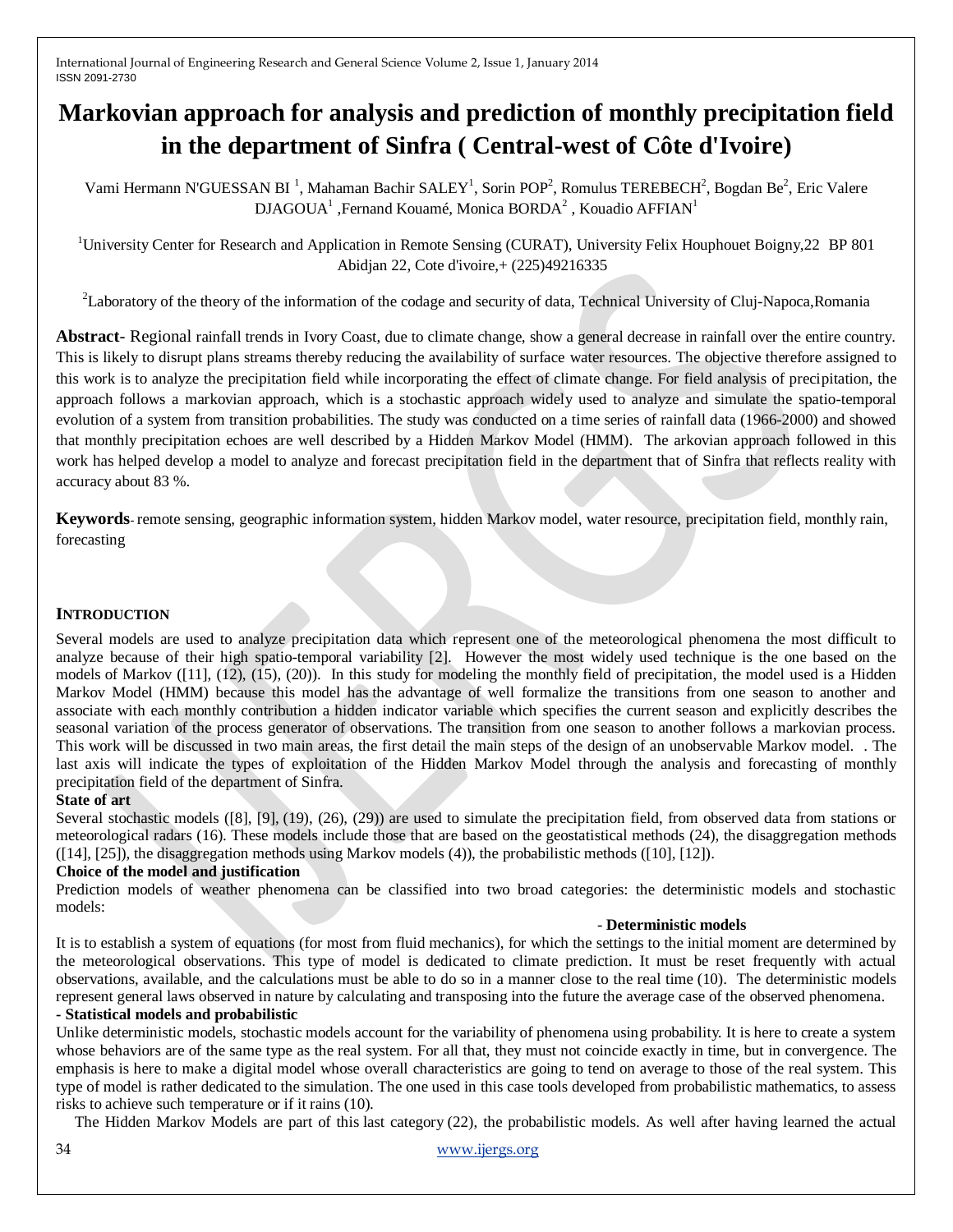behavior on a set of learning that is the type of modeling that has been chosen for this study. Among the vast field of probabilistic mathematics, tools developed from Hidden Markov Models are spreading of growing way in the modeling involving the temporal phenomena. These are doubly probabilistic models who have the advantage of serve especially to deal with problems with incomplete or uncertain information (12). This type of model of Markov is used in this work to model the field of monthly precipitation, actual process, from time series of rainfall from 1966 to 2000 with a view to make forecasts.

According to the principle of the model of the Hidden Markov Model, rain is regarded as a noisy signal as well before the analysis of the field of precipitation the signal is restored which leads to the denoising data from rain. These models therefore reflect better the echoes of precipitation by integrating the effects of climate change as regards the climate data.

# **1 LOCATION OFTHE AREAOFSTUDY**

The department of Sinfra, is located in the Central West of Ivory Coast and is part of the administrative region of the Marahoue. The departmental territory includes four (4) sub- prefectures: Sinfra, Bazré, Kouetinfla and Kononfla. The department of Sinfra extends over 1600 km<sup>2</sup> and is bounded to the North by the department of Bouaflé, on the south by the departments of Oumé and Gagnoa, on the east by the department of Yamoussoukro and to the west by the departments of Daloa and Issia . The department of Sinfra is located between longitudes 5.38°W and 6.15°W and latitudes 6.48°N and 6.82°N and is at the intersection of square degrees of Gagnoa and Daloa (figure 1):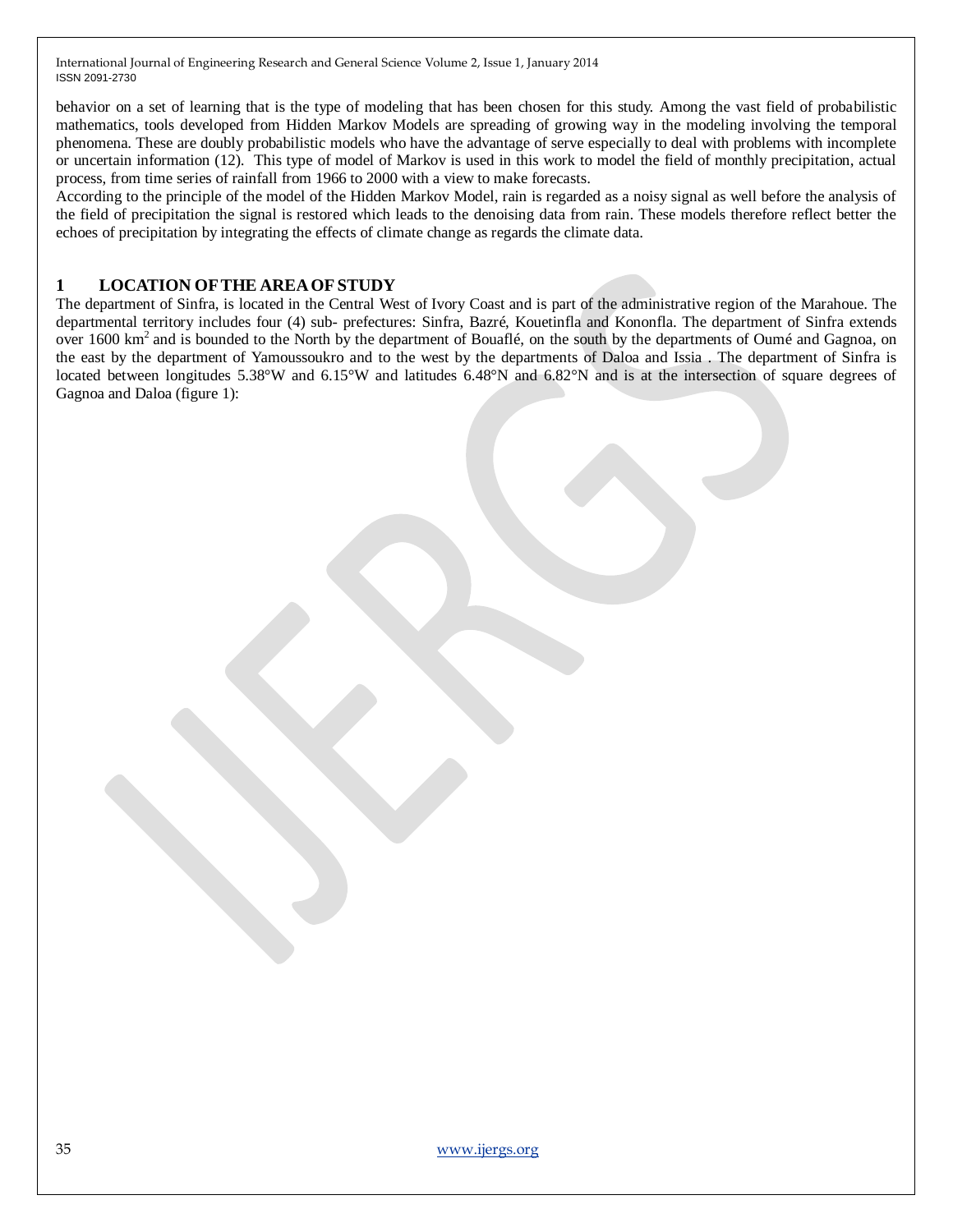

*Figure 1. Location of the study area*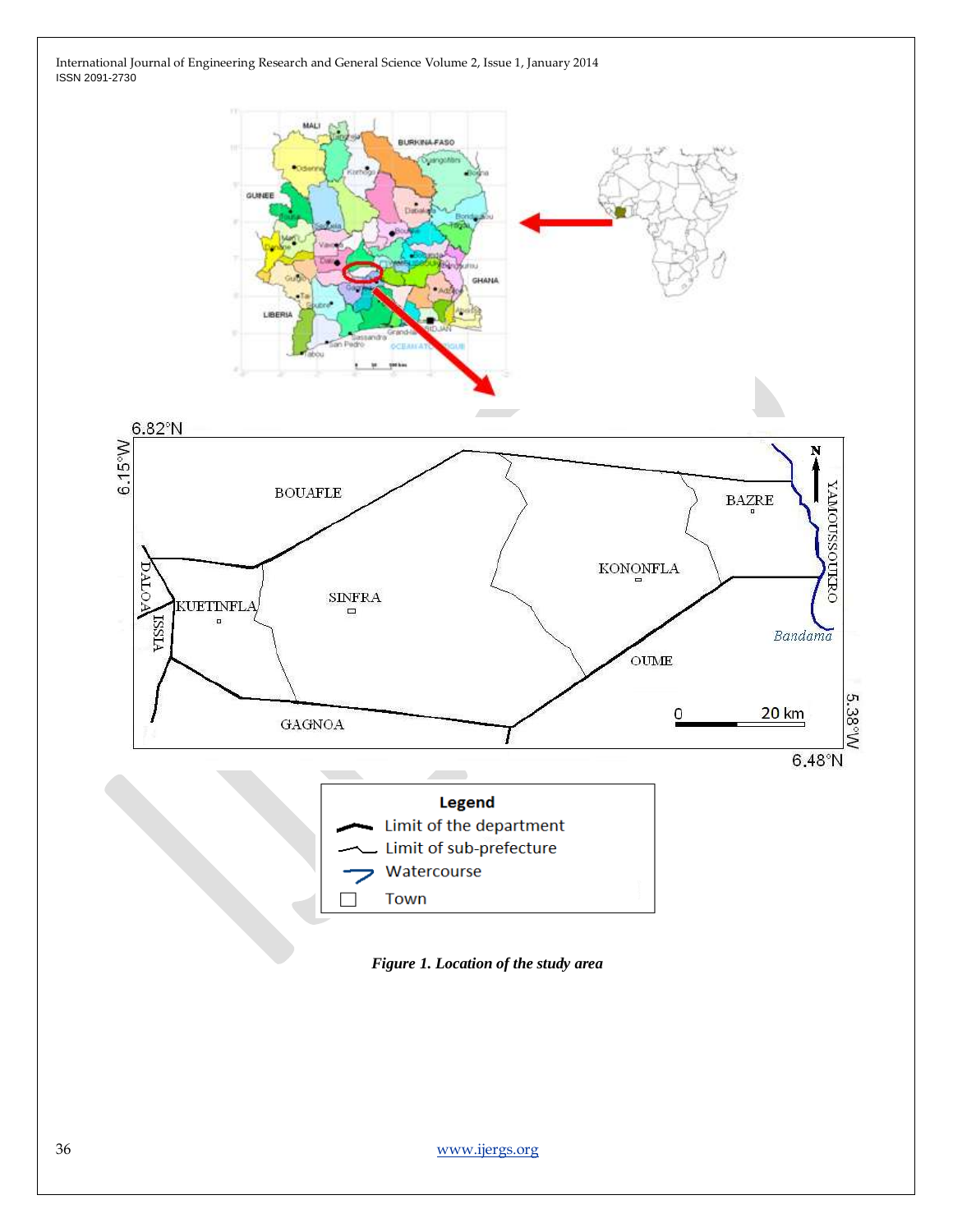A satellite image of the study area is given by the figure 2 below:



 *Figure 2. Image of the study area extracted from the band 4 of the satellite images Landsat ETM+ 2003*

# **2. MATERIALAND METHOD**

To carry out this study, several types of data are necessary. The analysis of these data has necessitated the use of several software depending on the type of processing required.

## **2.1 MATERIAL**

 Several types of data were needed for the realization of this research work. The processing of Landsat TM satellite images from1986 and ETM+ from 2003 of the scene 197-055, respectively registered on 16 January and on 20 January, has enabled us to extract the study area. The topographic maps of square degrees of Daloa and Gagnoa 1/ 200 000 as scale from the Center of Cartography and Remote Sensing (CTC) have served to the extraction of the hydrographic network .Time series of daily, monthly and yearly amount of rainfall from 1966 to 2000 of the department of Sinfra and 26 rainfall stations surrounding it, from the Operating Company and Airport Development, Aeronautical and Meteorological (SODEXAM) have provided the necessary information to the analysis and prediction of the field of monthly precipitation. Given the character of multisource data, several types of treatment have been required which involves the use of several software.

 The extraction of the hydrographic network has been carried out with the software Mapinfo Professional 7.5 as well as the extraction of information contained in the topographic maps. Idrisi Andes (15) was used for the processing of satellite images and the extraction of the study area. For markovian modeling the software Matlab 7 was necessary.

#### **2.2 METHOD**

.

The modeling of tmonthly precipitation field of the department of Sinfra is performed according to the principle of a Hidden Markov Model which is a doubly markovian probabilistic approach.

#### **2.2.1 MODELING OF MONTHLY PRECIPITATION FIELD USING A HIDDEN MARKOV MODEL**

#### **DEFINITION**

 A Hidden Markov Model is a process doubly stochastic, one component is a non-observable Markov chain. This process can be observed through another set of processes which produces a suite of observations. More simply, it is a model that describes the states of a markovian process using the transition probabilities and the probabilities of observation by states. It is a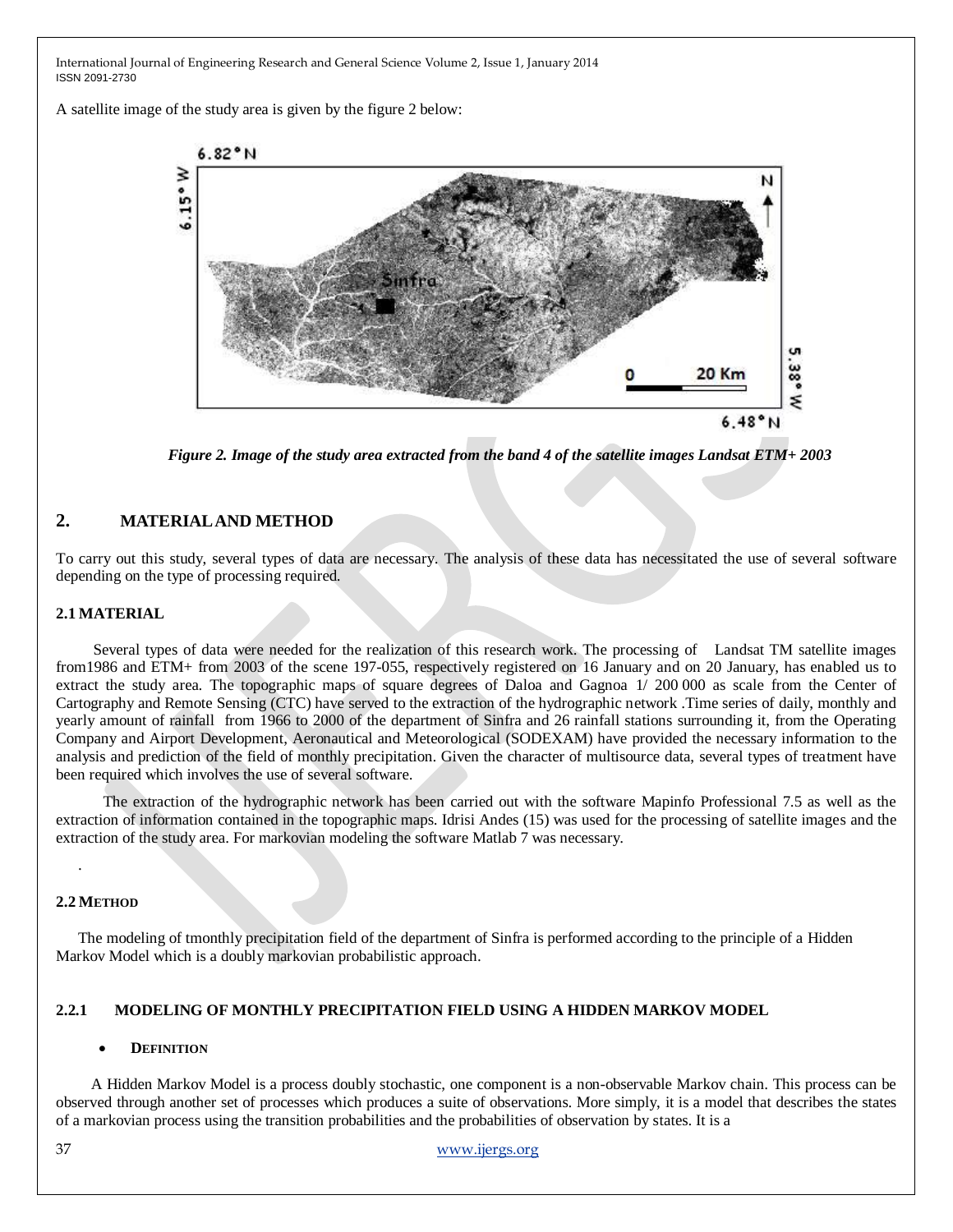Markovian model in which each state corresponds to an event not directly observable and thus applied to certain problems with hidden states. The case where the observation is a probabilistic function of the state is included in the principle of Markov to give a Markov model not observable but can be observed through a set of stochastic process that produces a set of observable symbols (13).

To define a hidden Markov chain, several considerations are made such as:

-All the past of the rainy phenomenon is summarized in its state at the last moment when it is known, in its previous state [20]: -this is a discrete process, homogeneous in time, with finite state space.

Thus defined the Hidden Markov Model consists of following elements: a transition matrix A, a matrix of emission B and the initial conditions Π.

#### **PRINCIPLE OF HIDDEN MARKOV MODEL (HMM)**

 According to (3)), the HMM's are characterized by the following parameters: 1) The number N of states of the model.

The set S of individual states of the model:  $S = \{S_1, S_2, S_3, \dots, S_n\}$  (1) and the state at time t qt, qt  $\in$  S.

2) The number M of symbols to separate observations when the observation Ot as the physical output of the system is represented discrete outputs. The set of symbols of observations:

\n
$$
Ot = vk, vk \, C \, V = \{v1, v2, v3, \ldots \, vn\}
$$
\n (2)\n can be generated following multiple paths in a HMM\n

\n\n 3) The distribution A of transitions probabilities of the states:\n

\n\n A = {aij}\n

\n\n Or\n

\n\n A<sub>1J</sub> = P{qt+1 = sj/qt = ifJ, 1 < i,j ≤ N\n

\n\n And\n

\n\n
$$
\sum_{j=1}^{N} aij = 1, 1 \leq i \leq N
$$
\n

\n\n 4) The probability distribution B of observations in each state\n

\n\n (5)\n

\n\n 4) The probability distribution B of observations in each state\n

\n\n (7)\n

In the case where the observations are continuous outputs, we have:

$$
\int_{-\infty}^{+\infty} b_j(x)dx = 1, 1 \le j \le N
$$
\n(8)

And in the case where the observations are as discrete outputs we have:

$$
BJ(Ot = vk) = P[Ot = vk/qt = sj], 1 < j < N, 1 < k < M
$$
 (9)

With

*j*

$$
\sum_{k=1}^{M} b_j (O_t = v_k) = 1, 1 \le j \le N
$$
\n(10)

And in this case B is called the matrix of probabilities of symbols of observations. 5) The probability distribution of initial states. Π :

$$
\Pi = \{ \pi_i \} \tag{11}
$$

Or

 $=1$  $\sum_{i=1}^{n} \pi$ <sub>i</sub> = *N*

*i i*

$$
\pi_i = P[q_1 = s_i], 1 \le i \le N
$$
\n<sup>(12)</sup>

(13)

We can conclude that the complete specification of an HMM requires:

• Two parameters (N and M for a discrete HMM);

• Definition of the vectors of observations;

38 [www.ijergs.org](http://www.ijergs.org/)

(12)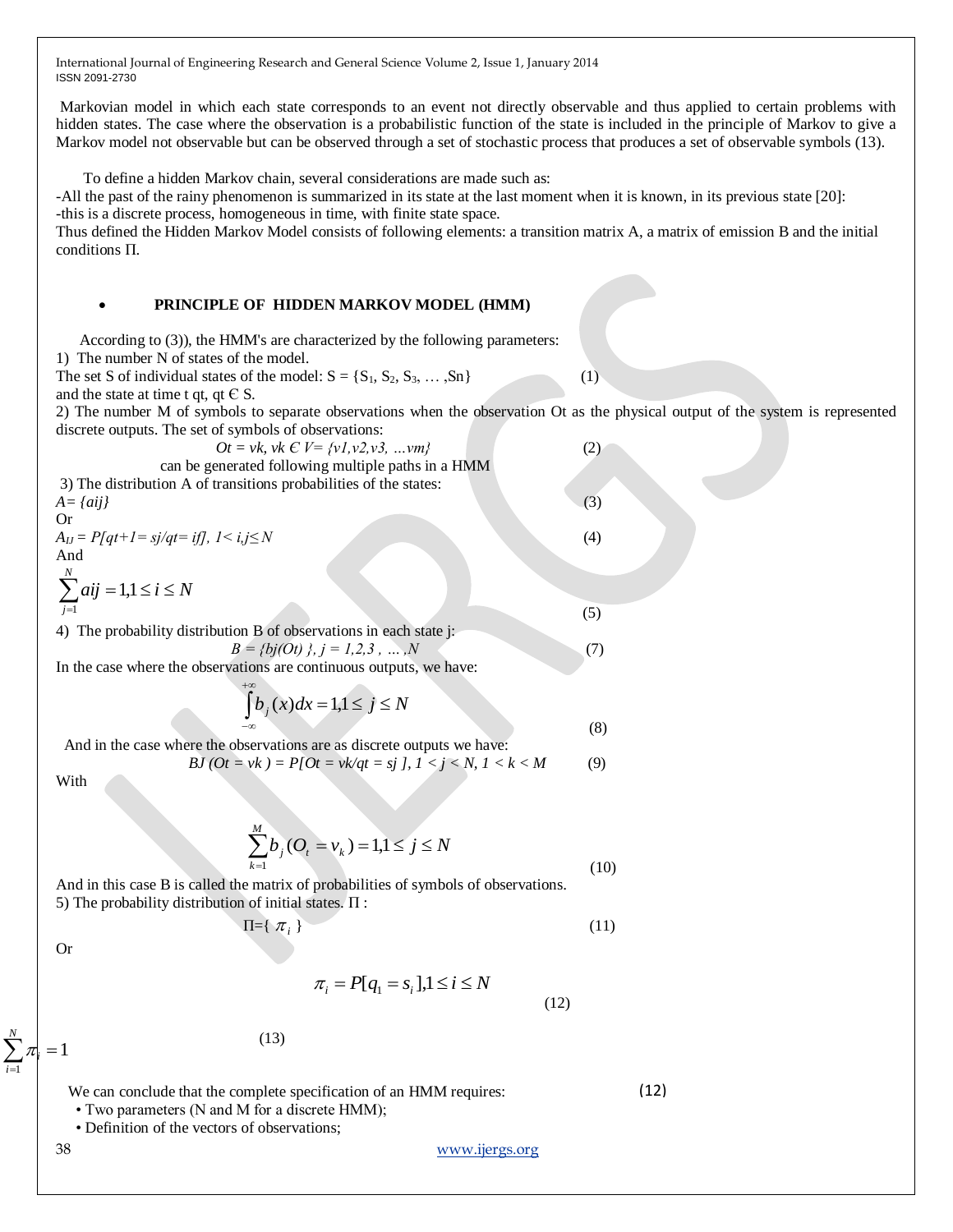• The distributions of probabilities A, B and Π. We denote by:

$$
A = (A, B, \Pi) \tag{14}
$$

A model completely specified. Given the appropriate values of N, M, A, B and Π, the HMM can be used as a generator of sequence of observations:  $Q = Q_1 Q_2 Q_3 ... Q_T$  (15)

with

 $Dt = vk, vk \in V, l < k < M$  (16)

 In the case where the observation is represented as discrete outputs. T is the number of observations in the sequence.

The design of a HMM requires several steps.

## **DIFFERENT DESIGN STEPS OF A HMM**

The design of a HMM necessarily requires the following stages:

- Evaluation of the model;

-Estimation of the sequence of hidden states;

-Learning and;

-Validation

## **1) STEP 1: EVALUATION OF THE MODEL**

Given a sequence of observations  $\hat{O} = O_1O_2O_3$  ....  $O_T$  and a model  $\lambda = (A, B, \Pi)$ , how can we calculate effectively the probability  $P(O/\lambda)$  that the sequence of observation O is produced by  $\lambda$ ? In practice, it is to evaluate the model in order to choose among several that which generates the better this sequence of observation O. Several techniques are used to solve this problem: the method of direct assessment, the procedure "Forward Backward" and the algorithm of Viterbi ([3], [12]).

#### **2) STEP 2: ESTIMATION OF THE SEQUENCES OF HIDDEN STATES**

This step is essentially the analysis step of the model Given a sequence of observations  $O = O_1O_2O_3$  ....  $O_T$  and a model  $\lambda = (A, B, \Pi)$ , how can we choose a sequence of states  $Q = Q_1, Q_2, Q_3 \dots Q_T$  according to an adequate criterion? It is often interesting, given a HMM  $\lambda$  and a sequence of observations  $O = O_1O_2O_3$  ....  $O_T$  to determine the sequence of states  $Q = Q_1, Q_2, Q_3$  $\ldots$ Q<sub>T</sub> the more likely having been able to generate O. It is to determine all of the sequences of states having been able to generate O, and then to calculate their probabilities in order to determine the most probable. This method is particularly expensive in computation time because, in the general case, there are  $N<sup>T</sup>$  possible paths. It was therefore recourse to an algorithm of dynamic programming through a lattice associated with the HMM: the algorithm of Viterbi ([3], (12), (13)).

#### **3) STEP 3: LEARNING**

How can we adjust the model  $\lambda = (A, B, \Pi)$ , to maximize  $P(O/\lambda)$ ?

The objective of this step of the design of a model of the HMM is the estimation of model parameters.

The parameters of a HMM are generally not given in advance, they must be estimated from data. A long sequence of observations  $O = O_1O_2O_3$ ....  $O_T$ , called learning data which is supposed to be representative of the type of data that the HMM can produce is considered at the beginning of the process. In addition the structure of the HMM (the number of states and the possible transitions between states) is fixed. The objective is to determine the parameters which make it the best account of the result of observations O or, in other words, to determine the parameters which, among the set of possible parameters, attribute to O the best probability ([3], (12), (13)).

#### **4) VALIDATION**

The validation of the model will consist of a comparison between the observed values and simulated hidden states. This process leads to the calculation of correlation coefficient R which reflects the performance of the model. This coefficient measures the ability of the model to give the sequence of hidden states knowing the sequence of observations.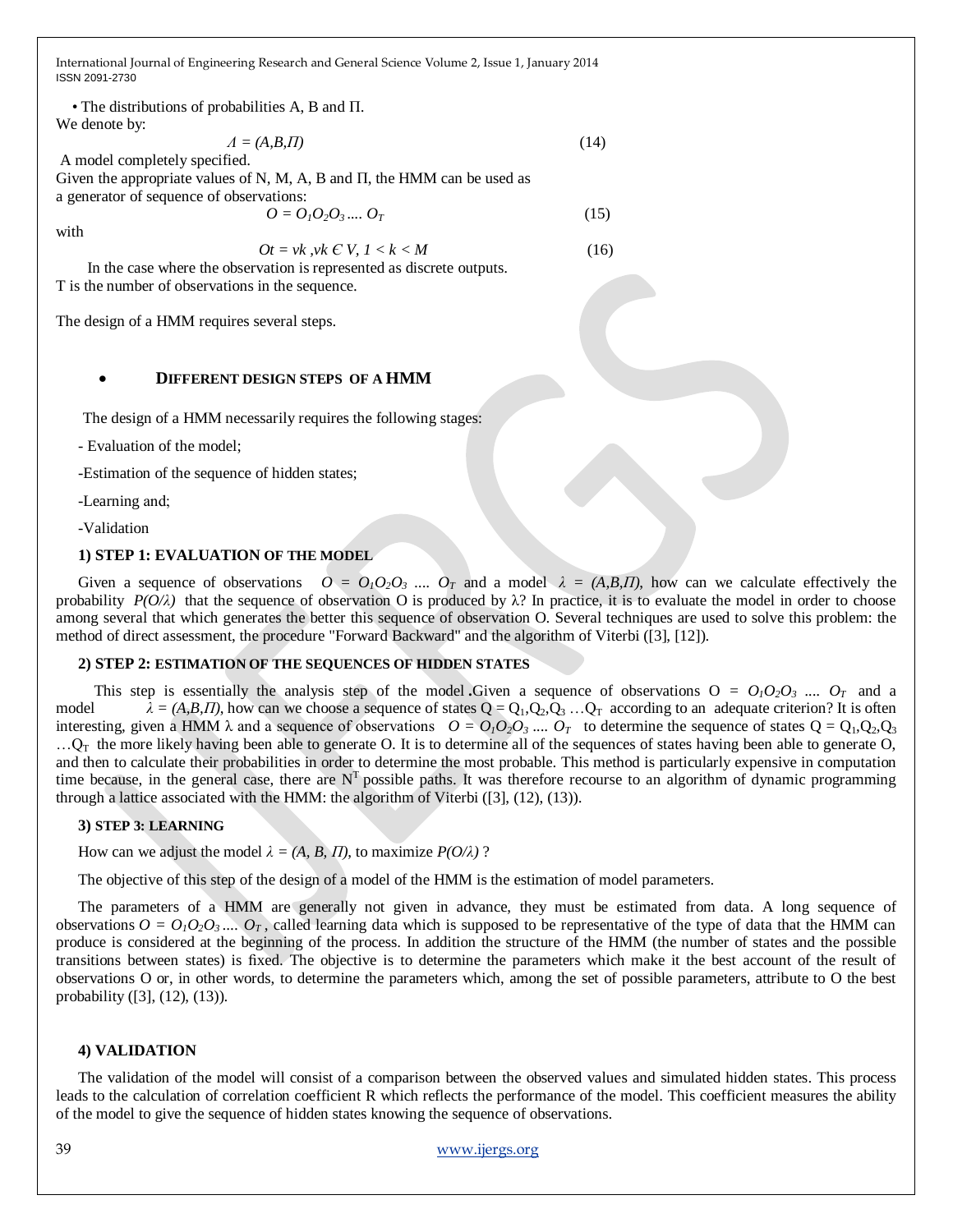The different levels of the design of the HMM are grouped in the organization chart below (fig.3):





 *Figure 3. Flowchart of the design of a HMM for monthly precipitations [3]*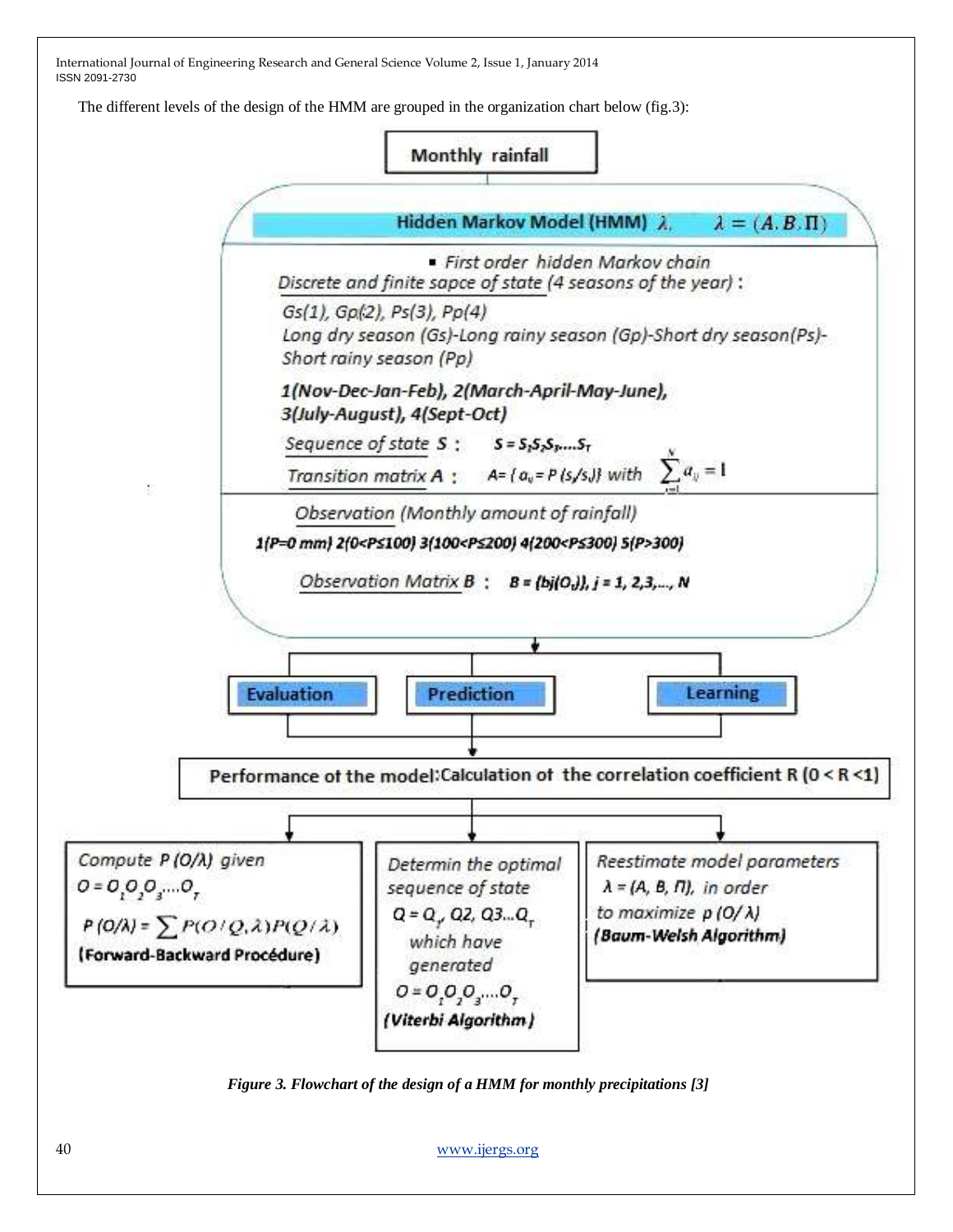After the design and validation, the use of the HMM for the analysis and forecasting of monthly field of precipitations will be done through its three modules: Learning, Evaluation and prediction.

## **EXPLOITATION OF THE MODEL**

The exploitation of the HMM is done through its three modules:

-The learning module which has been used to estimate the model parameters through the use of the algorithm of Baum-Welch),

-The analysis module which is used to determine the state in which the system was or will be for a given sequence of observations and also to make a forecast using the algorithm of Viterbi and,

-The evaluation module that allows to achieve the recognition of sequences and the estimated probabilities of occurrence of a given sequence of observations, using the principle of likelihood. This module allows to calculate the probability with which a sequence of given observation would be produced by the model.

Once constituted the model can then be used to analyze the field of precipitation in order to forecast following the flowchart below (fig.4):



 *Figure 4. Diagram of operating the HMM [12]*

## **3- RESULTS AND DISCUSSION**

In this part of the work the main results are presented and discussed.

#### **3-1 ANALYSIS OF THE PERIOD OF STUDY**

The graphs of the gap in the average number of annual rainy days on figure 5 and the rainfall index on figure 6 reveal three major phases of the study period ([6], [7]):

- First phase: the wet phase, it is less long and extends over 6 years, from 1966 to 1971. This period is characterized by annual rainfall with a surplus.
- **Second phase: the normal phase,** it is longer and lasted 18 years, from 1971 to 1988. It is characterized by an alternation of years with low deficit and low surplus.
- **Third phase:** it lasted 11 years, from 19888 to 2000. This period is characterized by alternating dry and humid periods causing sudden and intense rain (fig. 5 and 6). Thus, an analysis of the period of study revealed a decrease in the number of rainy days during recent years, marked by a return of rainfall since 1994.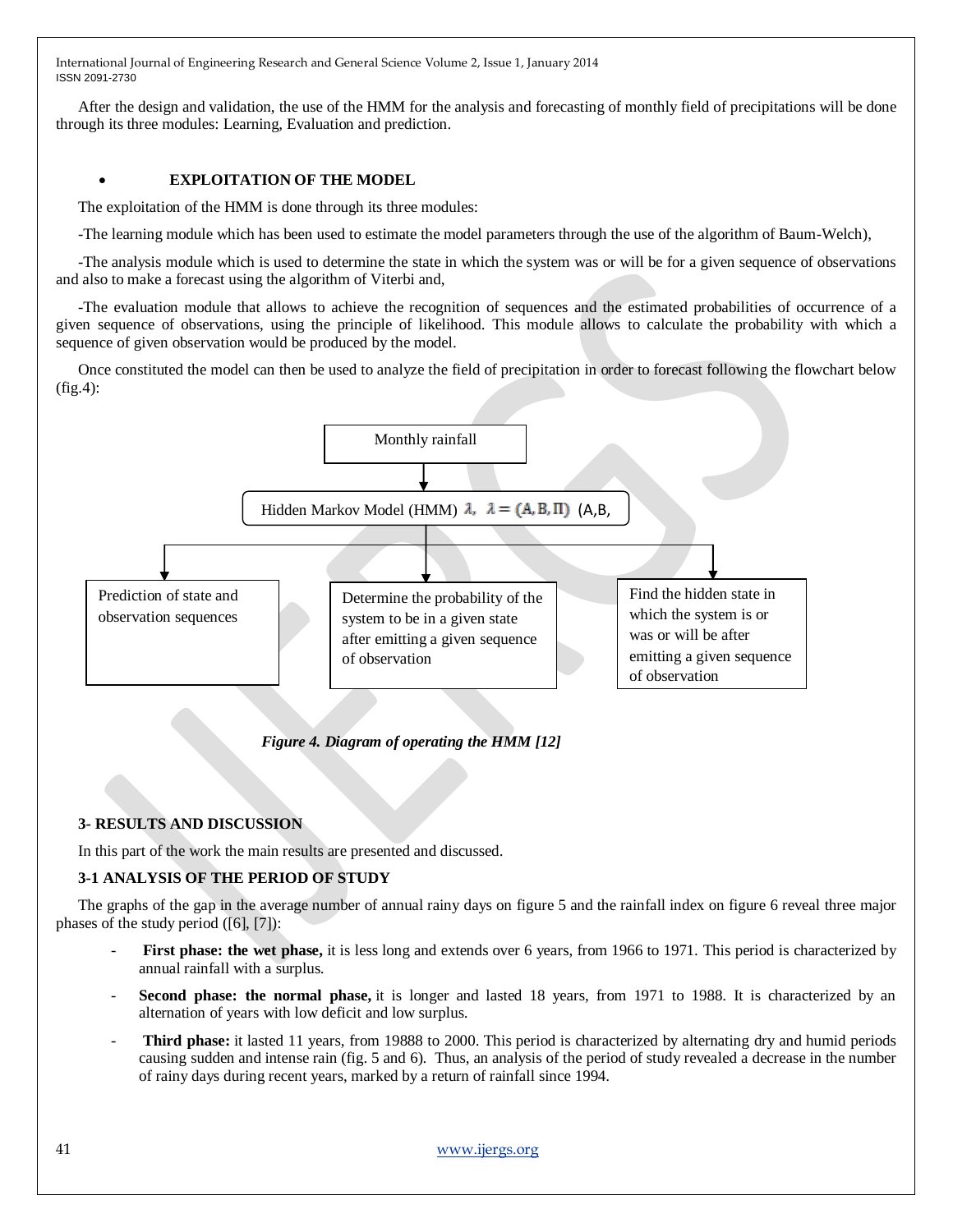

 *Figure 5. Graph of deviations from yearly average of the number of rainy days*

Dividing the study period into three major periods I (1966 to 1971), II (1971 to 1988) and III (1988 to 2000) is confirmed by the graph of Nicholson rainfall index presented by the figure 6:



*Figure 6. Nicholson Rainfall Index from 1966 to 2000*

# **3.2 RESULT OF THE MODELING OF MONTHLY PRECIPITATION FIELD BY A HIDDEN MARKOV MODEL**

The results concern the parameters and the operation of the model.

# **3.2.1 MODEL PARAMETERS**

## **STATES OF THE SYSTEM**

The analysis of the graph of deviations from monthly average of the number of rainy days of figure 7 and the Nicholson rainfall index for monthly precipitation field of figure 8 has allowed us to identify 4 states for the HMM which has been used to model the monthly field of precipitation.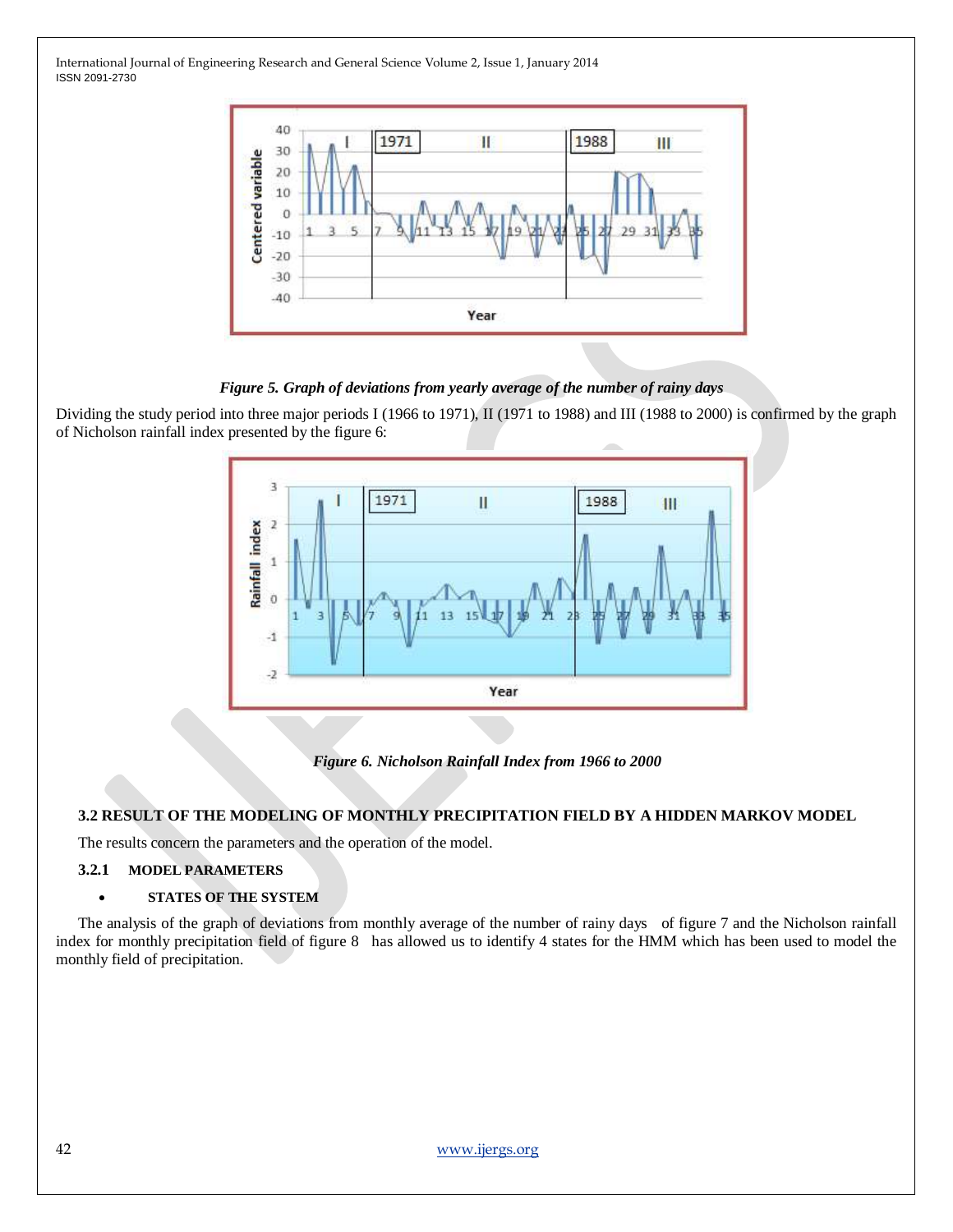

 *Figure 7. Graph of deviations from monthly average of the number of rainy days. in the department of Sinfra*

This splitting of the year into four major periods is confirmed by the Nicholson rainfall index of monthly field of precipitation of figure 8:



 *Figure 8. Monthly rainfall index from 1966 to 2000*

According to these graphs (Figures 7 and 8) the set of states is constituted by the 4 seasons of the year, as follows: - **the first State** corresponds to the long dry season, November and December of the previous year and the first 2 months of the following year, January and February Gs (1),

- **The second state** is formed by March, April, May and June indicating the long rainy season Gp (2),

-**The third state indicates** the short dry season, which include July and August Ps (3) and;

-Finally **the fourth state** which corresponds to the months of September and October Pp (4), it is the short rainy season.

## **Initialization Vector**

 This vector is formed by the initial probabilities: *Π=* {0.25; 0.167; 0.25; 0.333} which indicate the initial conditions of the system. This vector initializes the model.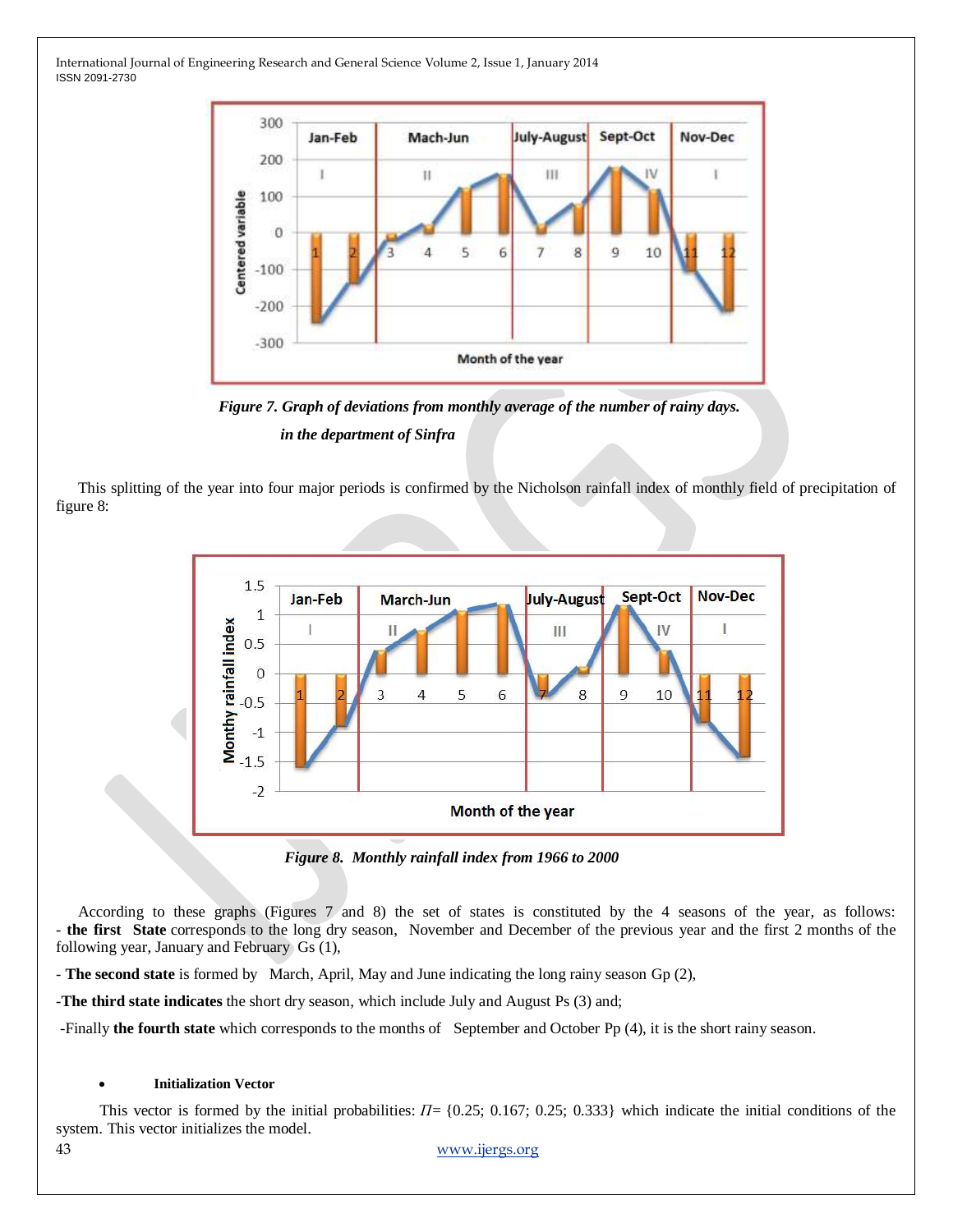#### **OBSERVATIONS**

The observations are represented by the total amount of monthly rainfall. The values below have been chosen after analysis of the distribution of amount of rainfall in the months during the entire period of study (1966-2000):

**-Observation 1**, it includes the null values of rainfall amount,

**-Observation 2**, it concerns the amount of rainfall less than 100 mm,

- **Observation 3**, it is formed by the amount of rainfall between 100 mm and 200 mm,

-**Observation 4**, it contains the amount of rainfall between 200 mm and 300 mm and,

-**Observation 5** which indicates the amount of rainfall higher than 300 mm.

## **3.2.2 ESTIMATION OF PARAMЀTERS (Learning)**

Let us consider the following sequence of observations: 1 3 2 1 1 2 2 1 3 3 1 2 and the sequence of states following: 1 2 2 4 1 2 3 4 3 2 3 2. The use of the algorithm of Baum-Welch gives us an estimation of the transition matrix A\_f and the matrix of observation B\_f after 100 iterations for a tolerance of  $10^{-4}$  (13).

## **TRANSITION MATRIX**

This matrix defines the different transitions of monthly rainy phenomenon from 1966 to 2000. It is the matrix of probability of transition A(ij), it contains the probability of transition of each state to another and also contains the residence time of the process in

each state (12). A (ij) is a square matrix NxN,  $A=P(i)$ :

$$
Af = \begin{bmatrix} 0,25 & 0,333 & 0,167 & 0,25 \\ 0,25 & 0,25 & 0,5 & 0 \\ 0,222 & 0,555 & 0,222 & 0 \\ 0 & 0,333 & 0,333 & 0,333 \end{bmatrix}
$$

# **EMISSION MATRIX**

It includes the probabilities of emission of observations from each state (12). The matrix of emission B is an NxM matrix:

|       |                                                                                                                     | $\bigcirc$ |         |  |
|-------|---------------------------------------------------------------------------------------------------------------------|------------|---------|--|
| $Bf=$ | $\begin{bmatrix} 0.25 & 0.75 & 0 & 0 & 0 \\ 0 & 0.222 & 0.222 & 0.444 & 0 \\ 0 & 0.2 & 0.2 & 0.6 & 0 \end{bmatrix}$ |            |         |  |
|       |                                                                                                                     | 0,2        | $0,6$ 0 |  |
|       |                                                                                                                     |            |         |  |

The markovian model designed need a validation before any use.

## **3.2.2 VALIDATION OF THE MODEL**

It is to measure performance and the fidelity of the model. After the learning phase, the performance of the model is evaluated through a rigorous approach which is to use the model to generate the path corresponding to a given observation chosen randomly using the algorithm of Viterbi. Then, the actual path corresponding to this same observation is determined using the rules previously defined (13).

The Sequence of states observed (actual): 1 2 2 4 1 2 3 4 3 2 3 2 and the calculated Sequence: 2 3 2 4 1 2 3 4 3 2 3 2

The two results are compared in order to calculate the error committed by the model.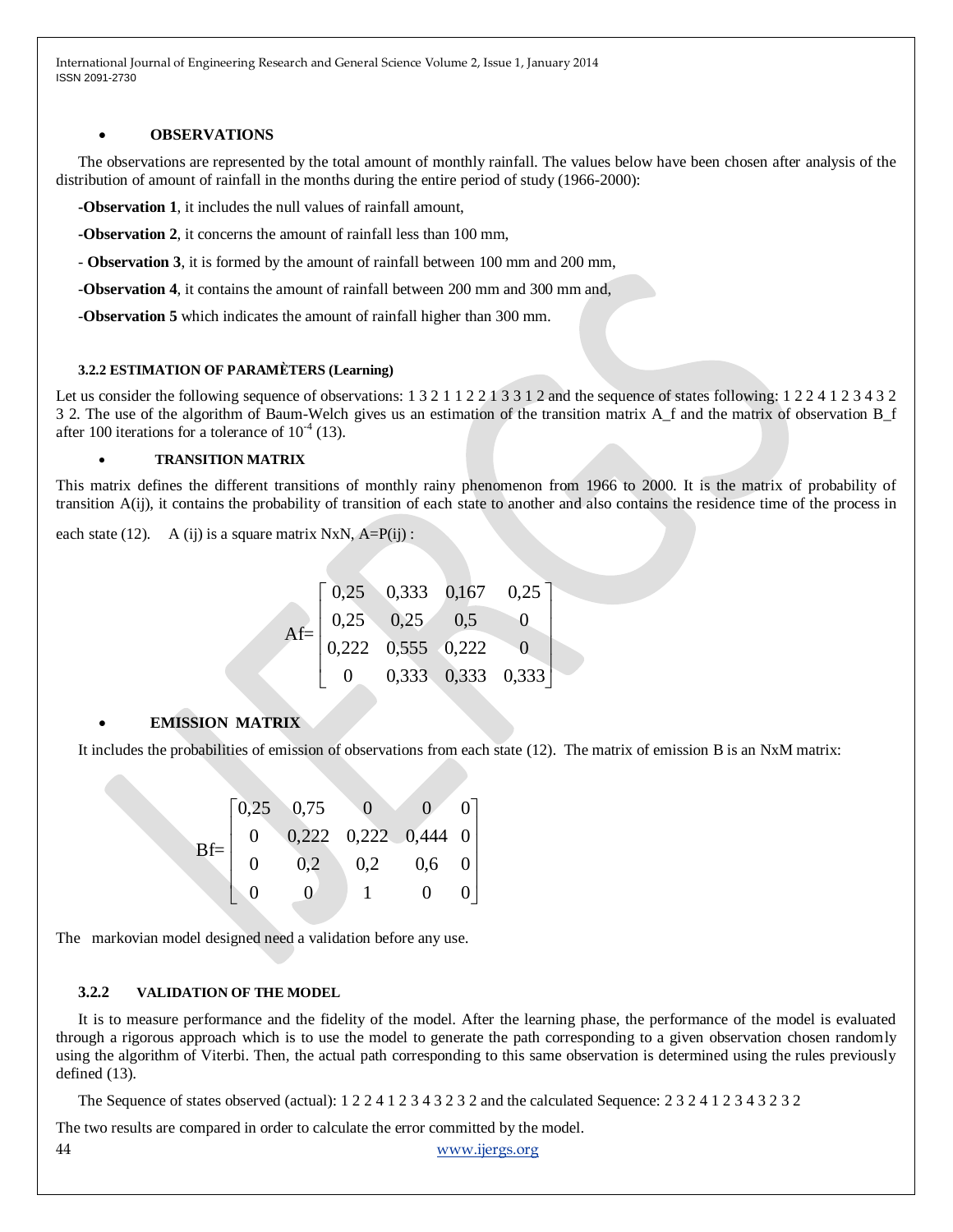For the model designed in this work, the error rate calculated is 17 %. Thus the calculation of the correlation coefficient R gives a value of 83 per cent  $R = 0.83$ . The model reflects the reality at 83% as shown in the figure 9:



*Figure 9. Comparisons of sequences of real hidden and simulated states by the model*

# **3.2.3 EXPLOITATION OF THE MODEL**

The model will be exploited through its three modules such as learning, assessment and prediction.

## **ANALYSIS OF THE PERIOD OF STUDY BY THE NON-OBSERVABLE MARKOV MODEL AND PREDICTION OF PRECIPITATION FIELD**

The parameters obtained after the learning phase of the model can be used to analyze the monthly field of precipitation.

**1) Learning:** The values of the probabilities of transition from one state of the system to another provide several information. In this study a long period has a duration of four months and a short period, a duration of two months.

The null values of probability of transitions  $A_{41}$ ,  $A_{24}$ ,  $A_{34}$  of the transition matrix  $A(i)$  indicate that in a year and in the study area, it is very unlikely:

- To move from a short period of rain, approximately two months to a long dry period, approximately four months,

- That a short period of rain follows a long period of rain,

- That a short dry period follows a long period of rain.

It is rather likely, according to the probability values for transition  $a_{23}$  and  $a_{32}$  respectively 0.5 and 0.52:

-Only a short dry period follows a long period of rain, and

-That a long period of rain succeeds a short dry period.

The null values of probability of the matrix of emission B(ij) reveal the following information , in the same year and always in the area studied:

- It is more likely during the long dry season to have total amount of monthly rainfall less than or equal to 100 mm, according to the value of probability  $b_{12}$  equal to 0.75 and very unlikely, that the total amount of monthly rainfall may be higher than 100 mm according to the null values of probability  $b_{13}$ ,  $b_{14}$ ,  $b_{15}$ ,
- During the long period of rain the total amount of monthly rainfall does not exceed 300 mm, according to the values of probability  $b_{22}$ ,  $b_{23}$  and  $b_{24}$ .
- From September to October, it is possible to have the total amount of monthly rainfall between 200 mm and 300 mm, according to the probability  $b_{34}$  equal to 0.6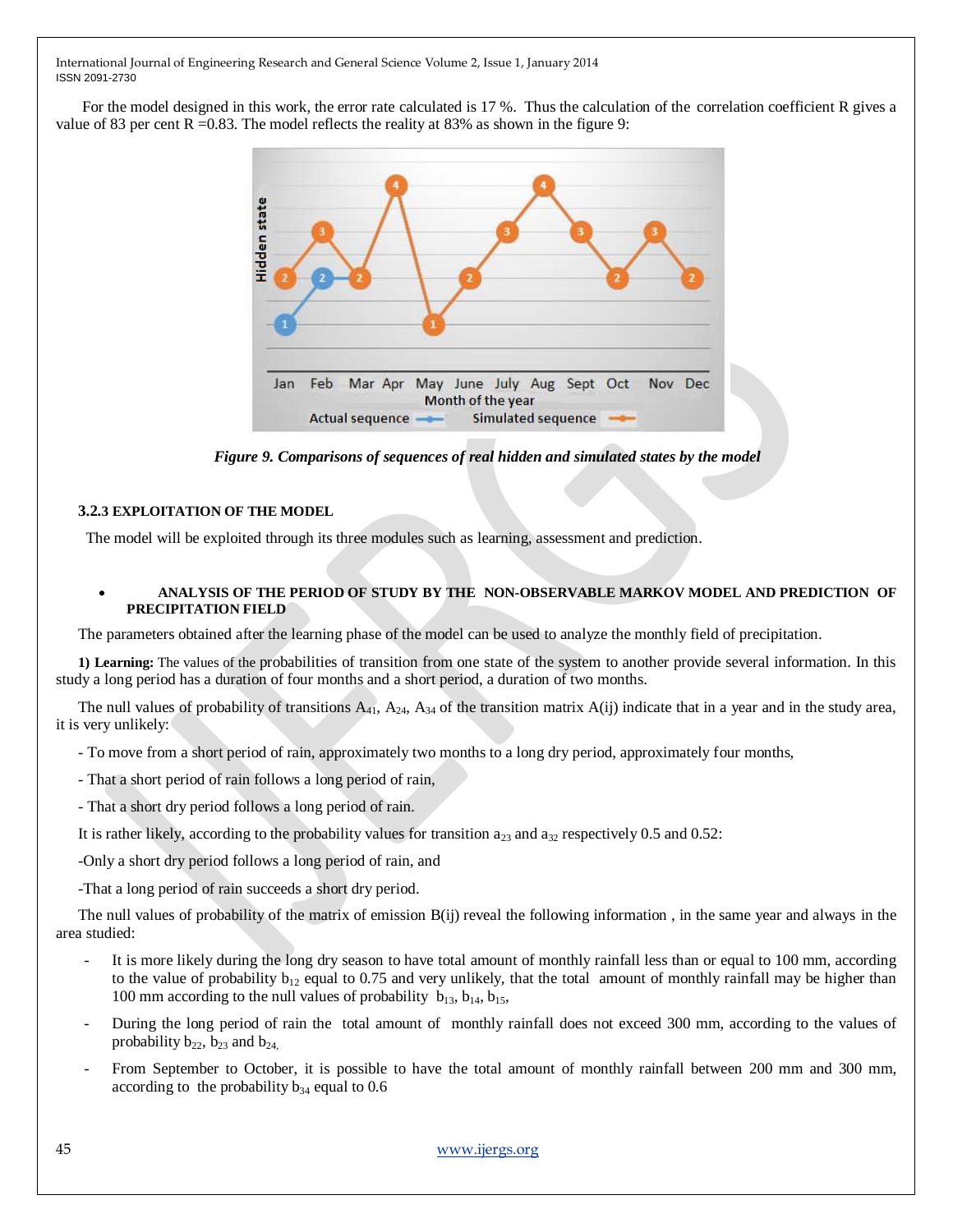- During the short rainy period it is certain that the total amount of monthly rainfall is between 100 mm and 200 mm, information given by the value  $b_{43}$  equal to 1.

#### **DETERMINATION OF THE LENGTH OR DRY AND WET SEQUENCES**

The length of dry and humid sequences is obtained from the following formula of the mathematical Expectancy of dry and wet durations [28]:

$$
E(X_n) = \frac{1}{(1 - a_{ii})}
$$

Using the probabilities  $a_{ii}$  of the transition matrix  $A_{II}$ .

$$
E(X_{11}) = \frac{1}{(1 - a_{11})} = 1.33
$$

It is not certain to have two extended dry consecutive period.

$$
E(X_{22}) = \frac{1}{(1 - a_{22})} = 1.33
$$

It is not sure to have two long consecutive periods of rain in the department of Sinfra.

$$
E(X_{33}) = \frac{1}{(1 - a_{33})} = 1.28
$$

A short dry period cannot be followed by another.

$$
E(X_{44}) = \frac{1}{(1 - a_{44})} = 1.5
$$

By contrast, it is possible that two short periods of rain succeed.

The analysis of the field of monthly precipitation through this first phase of the operation of the model shows a general decline of the amount of rainfall and the rainy events. The disturbance of the regimes of watercourses and rainfall regimes, caused by climate variability including the aggressiveness of the fact of climate change causes the occurrence of rain more and more sudden and intense. It is also clear from this first phase that the length of the dry sequence can reach four months and that of the humid sequence cannot also not exceed four months.

**2) EVALUATION:** for this step, it will be to say if a given sequence of observations can be generated by the model designed in other term this is to calculate the probability with which the model designed can produce the event considered. The evaluation showed that the model was able to recognize the sequences that it has generated. The model is also capable to give the probability with which an event can occur.

**3) FORECASTS:** This phase corresponds to the operation of the predictive power of the HMM. It is to plan for the event the more likely at a future date, through the analysis function of the model. For example, for the year 2015 for the following sequence of observations: 1 3 2 1 1 2 2 1 3 3 1 2, through the algorithm of Viterbi, the sequence of states in which the system will be is: 2 3 2 4 1 2 3 4 3 2 3 2 which constitute the event the more likely for this sequence of observation (9) as shown in the figure 10: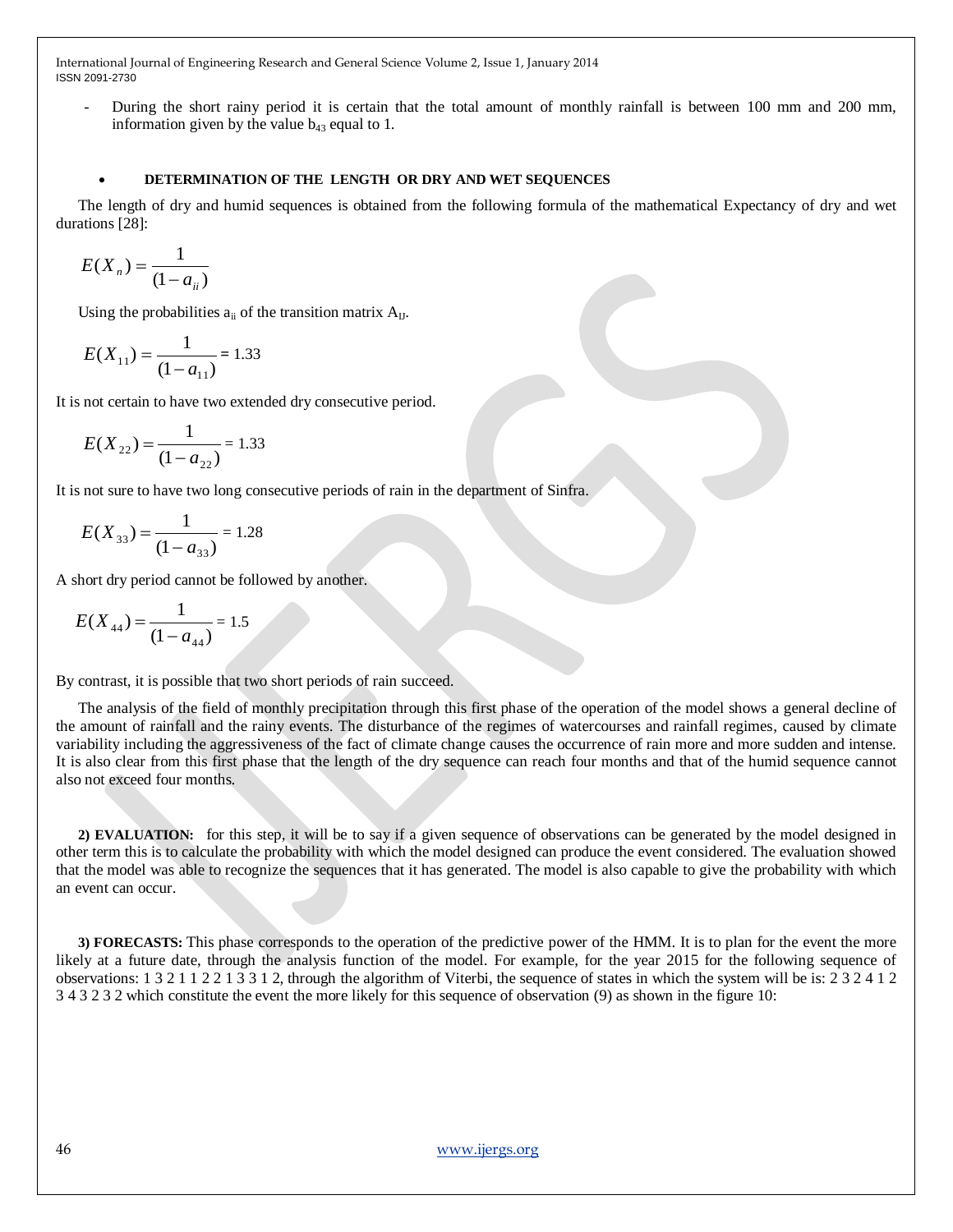

*Figure 10. Forecasting of the sequence of hidden states for a sequence of observation in 2015*

The sequence of observation can also be predicted that is to say, the total quantities of rainfall for each coming month of the years.

The stochastic model of precipitation thus formed is capable to generate several synthetic series of precipitation having the same statistical and physical properties as the historical data.

## **3.3 DISCUSSION**

The work of [1] and [20] have served to highlight the dynamic nature of the rainfall across two states (rainy, dry). In addition to the dynamic aspect, the work of (20) put the emphasis on the asymptotic behavior of precipitation by increasing the memory effect of the observable Markov models. The work of [ 12] analyze the time in a day by using the observable Markov models and also show that the seasons of the year are correctly described by a Hidden Markov Model. The relationship between the different seasons of the year and the time in a day was modeled using a HMM with a good precision (12).

In our work, the relationship between the different seasons of the year and the amount of rainfall highlights 4 states (the seasons of the year) and 5 observations (the classes of amount of monthly rainfall in a month). The high number of observation, 5 against 3 as in [12] gives to our analysis an aspect more detailed. Our model has the advantage of providing the total amount of monthly rainfall while specifying the corresponding period of the year. The model can give the amount of rainfall of the months of the coming years. It can therefore be used for the reconstitution of rainfall data base. The use of this type of model in hydrology is advantageous because it proceeded to denoising data before any modeling while integrating the effect of climate variability, thereby improving the results.

## **ACKNOWLEDGEMENTS**

Our thanks go to the University Center for Research and Application in Remote Sensing (CURAT), our institution of affiliation. We also thank the University Agency of the Francophonie. (AUF) for allowing us to do an internship in markovian modeling at the Technical University of Cluj-Napoca in Romania. We also thank Professor Monica BORDA the Scientific Director of this training course as well as his entire team.

## **CONCLUSION**

The echoes of precipitation are well described by the Hidden Markov Model, which are stochastic models doubly stochastic. The structure of the monthly field of precipitation is well described by a HMM with 4 states and 5 observations that models the structures of the dry and wet sequences of the monthly field of precipitation with an accuracy of 83 %. Thus the modeling of actual phenomena by a HMM is effective and reflects the reality .This study shows an alternating of of wet and dry sequence longer which characterize a general trend in the decline in rainfall in the department of Sinfra. This analysis also reveals a tendency to rupture leading to sudden and intense rain.

The Markov models allow, in effect, to better assess the influence of the past on the behavior of the rainy phenomenon and to give a better description of the precipitation. The influence of the past on the behavior of the rainy phenomenon is taken into account by this type of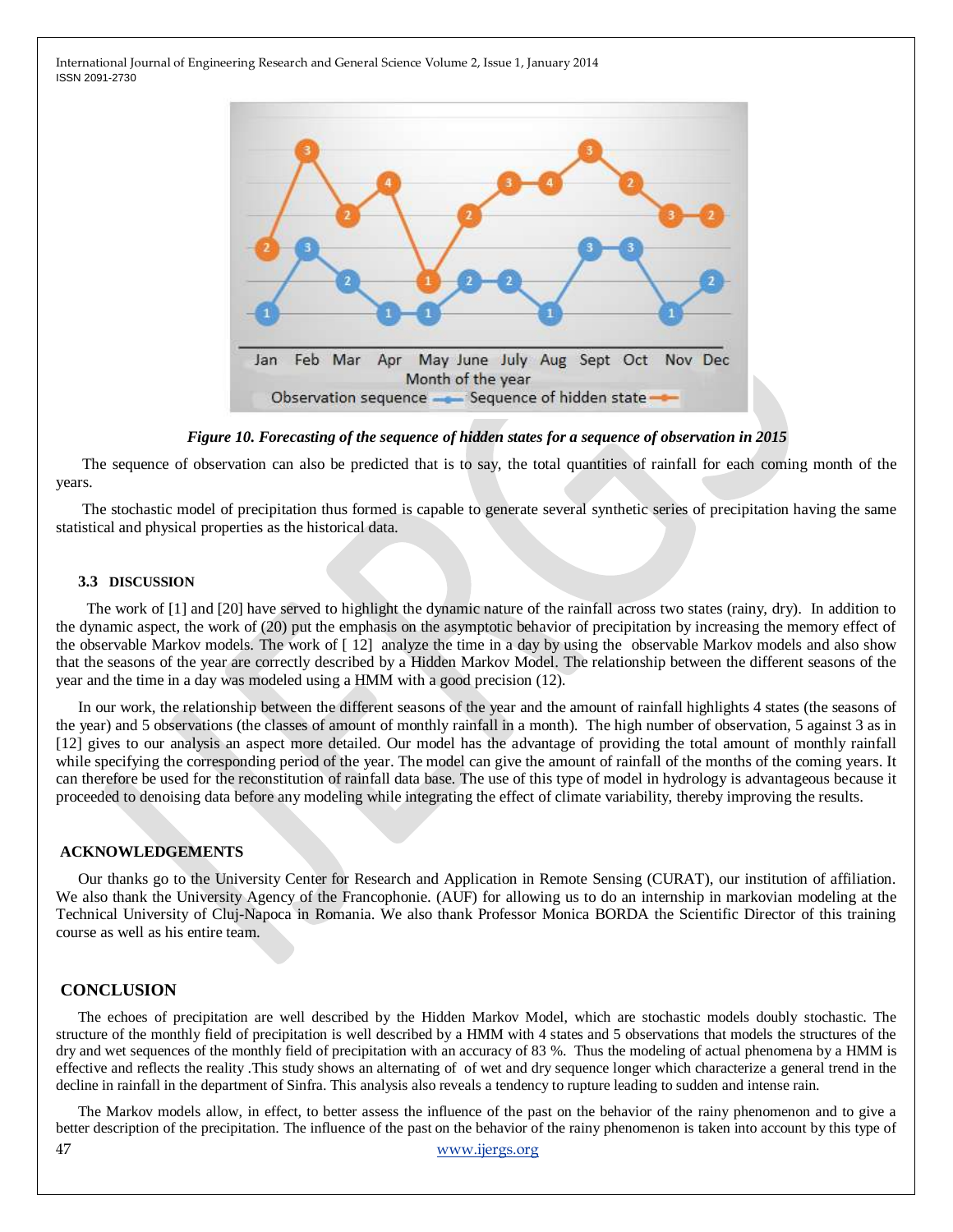template to give a better description of precipitation The Hidden Markov Models have the advantage of taking into account the effect of memory and are very used to simulate the time evolution of a system from the transition probabilities.

The rainfall is highly variable in time and space, the use of non-homogeneous Markov model in which the transition probabilities vary in time, would improve the results. Rainfall data collected by a meteorological radar can be used in order to have a continuous coverage and follow the fields of precipitation of fine spatio-temporal scales.

## **REFERENCES**

- [1] A. Afouda and P. Adisso, "Study of stochastic structures dry sequences in Benin" Sustainability of Water Resources under Increasing uncertainly *(Proceedings of the Rabat Symposium S, April 1997).* IAHS Publ. no. 240, 1997.
- (2) MR. Arnaud, "Contribution to the study stochastic Markovienne of precipitation in the Adour-Garonne basin"; *thesis of Phd, Toulouse, (*France) ,1985
- [ 3] T. Al Ani, "Markov models Hidden (Hidden Markov Models (HMMs)) ", *Laboratory A2IF-ESIEE-Paris* / LIRIS, 2006.
- [ 4] D. J Allcroft., and C. A. Glasbey "A latent Gaussian Markov random-field model for spatiotemporal rainfall disaggregation" Applied Statistics, 52 (4), 487-498, 2003.
- [ 5] P. Bellingley, "Statistical methods in Markov chains" *In Stanford meetings of the Institute of Mathematical Statistics*, Chicago, USA, 1960.
- [ 6] Ph. Wood, Ch Obled , and I. ZIN "Introduction to the processing of data in Hydrology*" 7e edition reviewed and supplemented*. Edition of the millennium, 265p, 2007
- (7) B. Bobée, "Elements of statistics"s.1978, 159p.
- 8] F. P Brissette, Mr. Khalili, and R. Leconte "Ecient ffi stochastic generation of multi-site synthetic precipitation data" Journal of Hydrology, 345, 121- 133.2007
- [ 9] A. Caron, R. Leconte, and F. Brissette "Year Improved Stochastic Weather Generator for Hydrological Impact Studies" Canadian Water Resources Journal, 33 (3), 233-256, 2008
- [ 10] J. Chiquet, "Estimation of daily temperatures using techniques markoviennes" memory *of DEA TIS*, University of Technology of Compiegne - Gaz de France, 5 September 2003
- (11) I. Cheze and S. des Jourdains, "Calculation of quantiles of return data of the temperature by the method gev". *In calculation of temperatures at risk;*p. 1-50, Weather France, DP/SERV/OCI, Toulouse, France, 2003
- [ 12] J. Dequier "Chain of Markov and application" memory *of probation in computing*, University of Grenoble,)35p, 2005
- [ 13] H. Essid, A. Toujani, B. abbots, R. Farah, V. Barra "Modeling Spatio-temporal model-based Markov Cache for object tracking in Satellite Imaging" *Science of Technologies of Information and Telecommunication, SETIT 2012 & IEEE* Sousse, Tunisia, 21- 24 March 2012
- (14) P. Fiorucci, P. The Barbera, L. G. Lanza, and R. Minciardi, 2001 "A geostatistical approachto multisensor rain field reconstruction and pixel downscaling" Hydrology and Earth SystemSciences, 5 (2), 201-213
- [ 15] C. Garcia, "El campo de Cartagena climate hidrologia of a medio semiarido" Univ. Murcia, *Ayuntamiento de Cartagena*, 450p, 1990
- [ 16] Patrick Gagnon" statistical disaggregation of the mesoscale precipitation" Doctoral thesis of University, University of Quebec, 2012
- (17) G. D. Hess, L. M Leslie, A. E Guymer, K. Fraendrich, "Application of Markov techniques to the operational, short-term forecasting of rainfall" Australian *Meteorological Magazine,*37, 2, 83-91, 1989
- [ 18] V. Korotkov, D. Logofet, MR. Loreau will present," Succession in mixed boreal forest of Russia: Markov models year Non-Markov effects"*, ecological Moddelling*, 142.2001 , p.2538.2001 .
- (19) Mr. Khalili, F. Brissette, and R. Leconte, 2011:ff Eectiveness of multi-site weather generator for hydrological modeling. Journal of the American Water Resources Association, 47 (2), 303-314.
- [ 20] Lazri, S. Ameur, B. Haddad, "Analysis of precipitation data by approach markovienne" *Larhyss journal*, no. 6, December 2007. pp. 7-20, 2007.
- (21) C. Liana, C. Elena "Evaluation of the transition probabilities for daily precipitation time series using a Markov chain model" *Tea 3rd International Colloquium Mathematics in Engineering and Numerical Physics*, p. 82-89, Oct 7-9, Bucharest, Romania, 2004.
- [ 22] P. Ladoy, " Study of probabilities for daily types of spatial distribution of the rain"; Acts *of the 3rd symposium on the analysis of data in geography ,*besin, 177-202, 1974.
- [ 23] S. Ladet, MR. Deconchat, MR. Monteil, J. P. Lacombe, G. Balent"The Markov chains as spatialized simulation tool" *Symposium CASSINI 2004*, , Grenoble, 2- 4 June 2004.
- [ 24] J. M Lepioufle "Modeling spatio-temporal to a field of rain Application to acid daily of the catchment area of the Loire" Doctoral thesis of University, Doctoral School Earth, universe, Environment, Cemagref, Lyon, France, 2009
- [ 25] S. Lovejoy., and D. Schertzer "On the simulation of continuous in scale universalmultifractals, part I: Spatially continuous processes" Computers and Geosciences, 36 (11),1393 -1403.2010has
- [ 26] Mr. Sharif, and D. H. Burn"Development and application of K-nearest neighbor weather generating model" 57 th Canadian, 2004